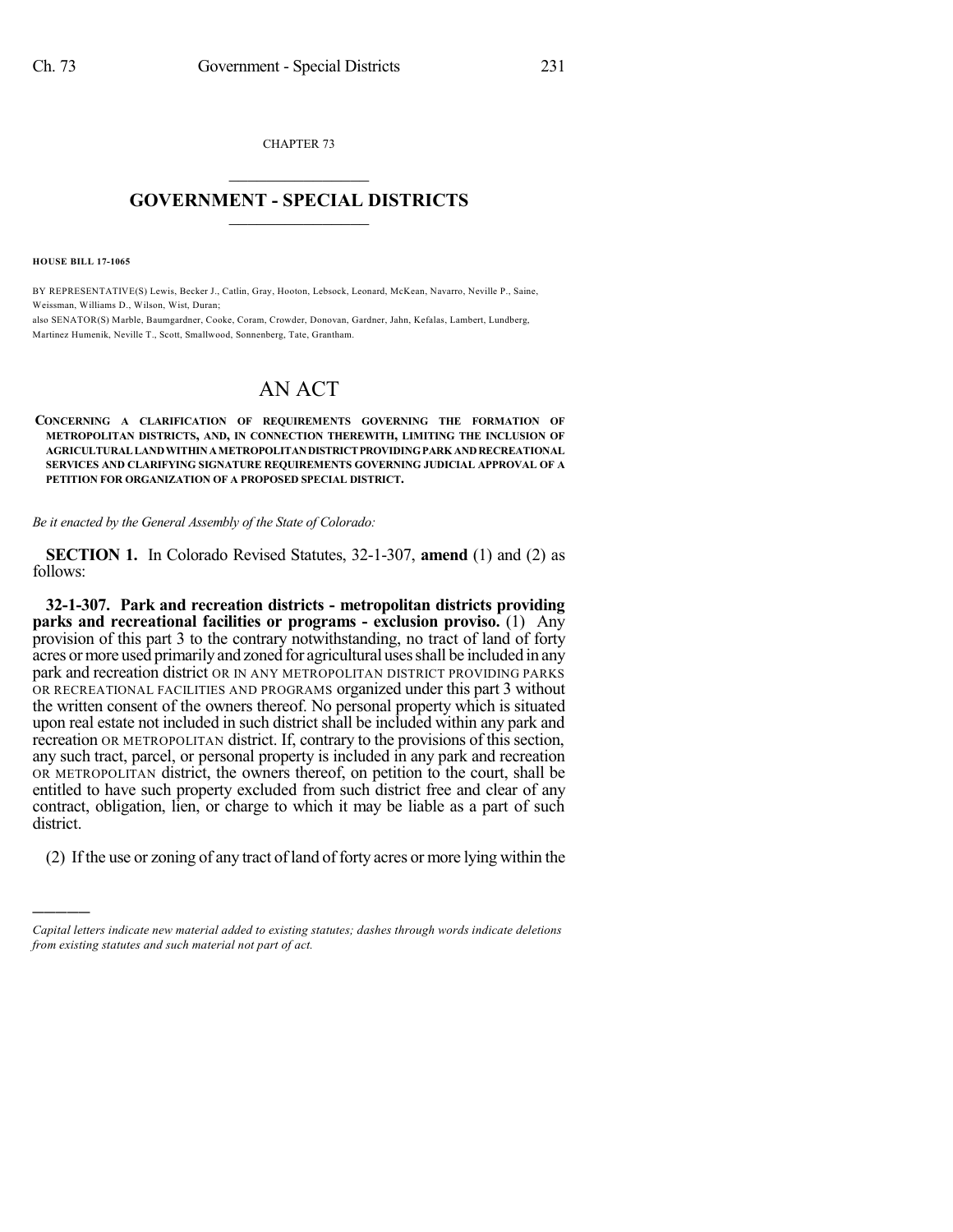boundaries of any park and recreation district OR ANY METROPOLITAN DISTRICT PROVIDING PARKS OR RECREATIONAL FACILITIES AND PROGRAMS organized under the provisions of this part 3 has been or is changed from agricultural use or zoning to any other use or zoning designation, such lands and the personal property thereon shall no longer be excluded fromsaid district and shall be subject to all obligations, liens, or charges of such district on and after January 1 of the year following such change in use or zoning.

**SECTION 2.** In Colorado Revised Statutes, 32-1-1004, **add** (6)(e) as follows:

**32-1-1004. Metropolitan districts - additional powers and duties.** (6) Notwithstanding anything in this article or any other law to the contrary:

(e) IN ACCORDANCE WITH SECTION  $32-1-307(1)$ , no tract of Land of forty ACRES OR MORE USED PRIMARILY AND ZONED FOR AGRICULTURAL USES SHALL BE INCLUDED IN ANY METROPOLITAN DISTRICT PROVIDING PARKS OR RECREATIONAL FACILITIES AND PROGRAMS THAT IS ORGANIZED UNDER THIS ARTICLE 1WITHOUT THE WRITTEN CONSENT OF THE OWNERS.

**SECTION 3.** In Colorado Revised Statutes, 32-1-301, **amend** (1) as follows:

**32-1-301. Petition for organization.** (1) After approval of the service plan pursuant to section 32-1-205 or 32-1-206 or after approval of the petition by the governing body of a municipality pursuant to section 32-1-205, the persons proposing the organization of a special district may file a petition for organization in the district court vested with jurisdiction of the county in which all or part of the real property in the proposed special district issituated. The petition shall be signed by not less than thirty percent or two hundred of the taxpaying electors of the proposed special district, whichever number is the smaller. NOTWITHSTANDING ANY OTHER PROVISION OF LAW, ONLY THOSE SIGNATURES OBTAINED AFTER THE APPROVAL OF THE SERVICE PLAN PURSUANT TO SECTION 32-1-205 OR 32-1-206 OR AFTER APPROVAL OF THE PETITION BY THE GOVERNING BODY OF A MUNICIPALITY PURSUANT TO SECTION 32-1-205 SHALL BE CONSIDERED BY THE DISTRICT COURT IN MAKING THE EVIDENTIARY FINDING CONCERNING THE REQUIRED NUMBER OF TAXPAYING ELECTORS OF THE PROPOSED SPECIAL DISTRICT THAT IS REQUIRED BY SECTION 32-1-305 (1).

**SECTION 4.** In Colorado Revised Statutes, 32-1-305, **amend** (1) as follows:

**32-1-305. Court hearing - election - declaration of organization.** (1) Except as otherwise provided in section 32-1-304.5, on the day fixed for the hearing provided in section 32-1-304 or at an adjournment thereof, the court shall first ascertain, from such evidence which may be adduced, that the required number of taxpaying electors of the proposed special district have signed the petition. NOTWITHSTANDING ANY OTHER PROVISION OF LAW, ONLY THOSE SIGNATURES OBTAINED AFTER THE APPROVAL OF THE SERVICE PLAN PURSUANT TO SECTION 32-1-205 OR 32-1-206 OR AFTER APPROVAL OF THE PETITION BY THE GOVERNING BODY OF A MUNICIPALITY PURSUANT TO SECTION 32-1-205 SHALL BE CONSIDERED BY THE DISTRICT COURT IN MAKING THE EVIDENTIARY FINDING THAT THE REQUIRED NUMBER OF TAXPAYING ELECTORS OF THE PROPOSED SPECIAL DISTRICT HAVE SIGNED THE PETITION IN ACCORDANCE WITH THIS SUBSECTION (1).